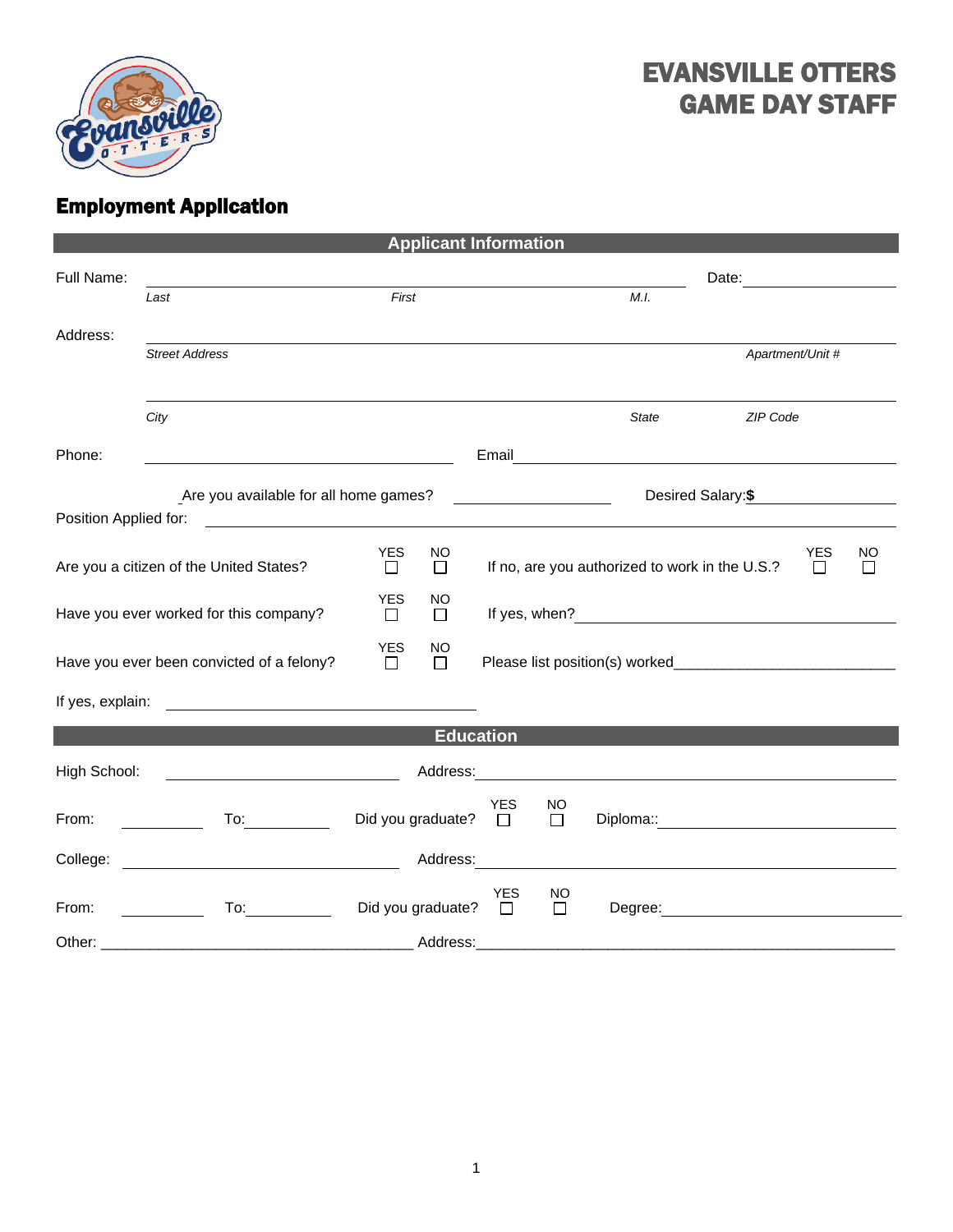## **References**

| Please list two professional references. |                                                                                                                        |                                                                                                                                                                                                                                |                                                                                                               |                                                                                                                 |  |  |  |  |
|------------------------------------------|------------------------------------------------------------------------------------------------------------------------|--------------------------------------------------------------------------------------------------------------------------------------------------------------------------------------------------------------------------------|---------------------------------------------------------------------------------------------------------------|-----------------------------------------------------------------------------------------------------------------|--|--|--|--|
| Full Name:                               | <u> 1989 - Johann Stoff, deutscher Stoffen und der Stoffen und der Stoffen und der Stoffen und der Stoffen und der</u> | Relationship: Network of the state of the state of the state of the state of the state of the state of the state of the state of the state of the state of the state of the state of the state of the state of the state of th |                                                                                                               |                                                                                                                 |  |  |  |  |
| Company:                                 |                                                                                                                        |                                                                                                                                                                                                                                | Phone: 2008 2010 2010 2010 2010 2010 2021 2022 2023 2024 2022 2023 2024 2025 2026 2027 2028 2029 2020 2021 20 |                                                                                                                 |  |  |  |  |
| Address:                                 |                                                                                                                        |                                                                                                                                                                                                                                |                                                                                                               |                                                                                                                 |  |  |  |  |
| Full Name:                               |                                                                                                                        |                                                                                                                                                                                                                                |                                                                                                               | Relationship:<br><u> Relationship:</u>                                                                          |  |  |  |  |
| Company:                                 |                                                                                                                        |                                                                                                                                                                                                                                |                                                                                                               |                                                                                                                 |  |  |  |  |
| Address:                                 |                                                                                                                        |                                                                                                                                                                                                                                |                                                                                                               |                                                                                                                 |  |  |  |  |
|                                          | <b>Previous Employment</b>                                                                                             |                                                                                                                                                                                                                                |                                                                                                               |                                                                                                                 |  |  |  |  |
| Company:                                 | <u> 1989 - Johann Stoff, deutscher Stoffen und der Stoffen und der Stoffen und der Stoffen und der Stoffen und der</u> |                                                                                                                                                                                                                                |                                                                                                               |                                                                                                                 |  |  |  |  |
| Address:                                 |                                                                                                                        |                                                                                                                                                                                                                                |                                                                                                               | Supervisor: Victor Contract Contract Contract Contract Contract Contract Contract Contract Contract Contract Co |  |  |  |  |
| Job Title:                               |                                                                                                                        | Starting Salary:\$                                                                                                                                                                                                             |                                                                                                               |                                                                                                                 |  |  |  |  |
|                                          |                                                                                                                        |                                                                                                                                                                                                                                |                                                                                                               |                                                                                                                 |  |  |  |  |
| From:                                    | $\overline{\phantom{a}}$ . The contract of $\overline{\phantom{a}}$                                                    |                                                                                                                                                                                                                                |                                                                                                               |                                                                                                                 |  |  |  |  |
|                                          | May we contact your previous supervisor for a reference?                                                               | <b>YES</b><br>$\mathsf{L}$                                                                                                                                                                                                     | <b>NO</b><br>$\Box$                                                                                           |                                                                                                                 |  |  |  |  |
|                                          |                                                                                                                        |                                                                                                                                                                                                                                |                                                                                                               |                                                                                                                 |  |  |  |  |
| Company:                                 | <u> 1989 - Johann Stoff, deutscher Stoffen und der Stoffen und der Stoffen und der Stoffen und der Stoffen und der</u> |                                                                                                                                                                                                                                |                                                                                                               |                                                                                                                 |  |  |  |  |
| Address:                                 |                                                                                                                        |                                                                                                                                                                                                                                |                                                                                                               | Supervisor: Victor Control of Supervisor:                                                                       |  |  |  |  |
| Job Title:                               |                                                                                                                        | Starting Salary:\$                                                                                                                                                                                                             |                                                                                                               | Ending Salary: \$                                                                                               |  |  |  |  |
| Responsibilities:                        |                                                                                                                        |                                                                                                                                                                                                                                |                                                                                                               |                                                                                                                 |  |  |  |  |
| From:                                    |                                                                                                                        |                                                                                                                                                                                                                                |                                                                                                               | Reason for Leaving: Management Control of the Reason for Leaving:                                               |  |  |  |  |
|                                          | May we contact your previous supervisor for a reference?                                                               | <b>YES</b><br>$\Box$                                                                                                                                                                                                           | <b>NO</b><br>$\Box$                                                                                           |                                                                                                                 |  |  |  |  |
| Company:                                 | <u> 1989 - Johann Stein, marwolaethau a bhann an t-Amhain ann an t-Amhain an t-Amhain an t-Amhain an t-Amhain an </u>  |                                                                                                                                                                                                                                |                                                                                                               | Phone: _________________________                                                                                |  |  |  |  |
| Address:                                 | <u> 1980 - Andrea Station Barbara, amerikan basar dan berasal dan berasal dalam berasal dalam berasal dalam bera</u>   |                                                                                                                                                                                                                                |                                                                                                               | Supervisor: Victor Control of The Control of The Control of The Control of The Control of The Control of The Co |  |  |  |  |
| Job Title:                               | <u> 2008 - Andrea Britain, amerikansk politik (</u>                                                                    | Starting Salary: \$                                                                                                                                                                                                            |                                                                                                               |                                                                                                                 |  |  |  |  |
| Responsibilities:                        | <u> 1989 - Andrea Stadt Britain, amerikansk politik (d. 1989)</u>                                                      |                                                                                                                                                                                                                                |                                                                                                               |                                                                                                                 |  |  |  |  |
| From:                                    |                                                                                                                        |                                                                                                                                                                                                                                |                                                                                                               |                                                                                                                 |  |  |  |  |
|                                          | May we contact your previous supervisor for a reference?                                                               | <b>YES</b><br>$\Box$                                                                                                                                                                                                           | NO<br>$\Box$                                                                                                  |                                                                                                                 |  |  |  |  |